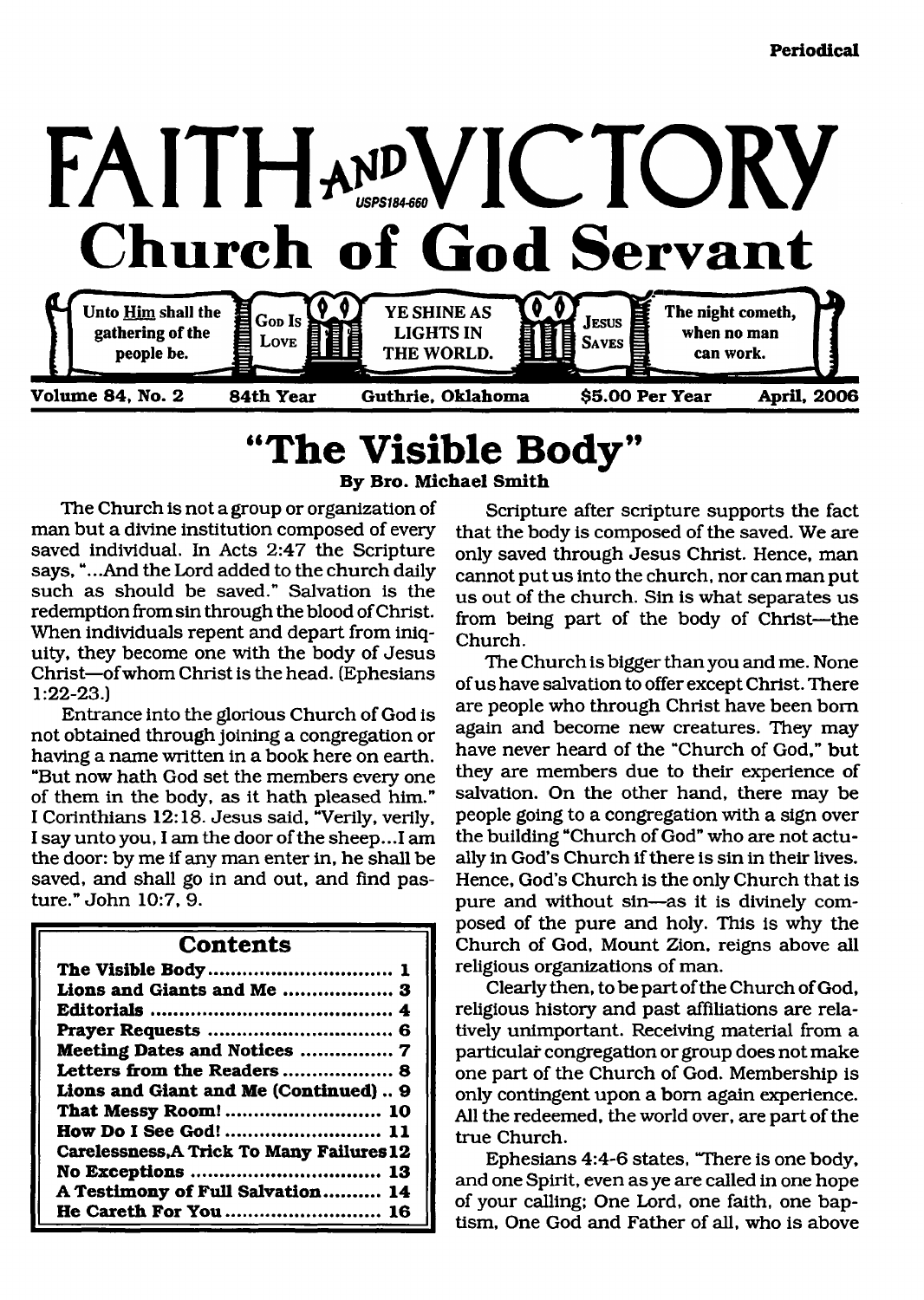all, and through all, and in you all." God is not a polygamist and has only one Church. This should not be confusing when we understand, as previously explained, what the Church really is.

Some members in the body of Christ will not have attained all the light and understanding that other members possess. It is God's will and purpose to draw each one through the Holy Spirit that we might "...come in the unity of the faith, and of the knowledge of the Son of God, unto a perfect man, unto the measure of the stature of the fullness of Christ." Ephesians 4:13. As people grow in Christ, they will come into a fuller awareness and understanding of the pure doctrines of the Bible. Christ can never be separated from Truth.

The visible body of Christ on earth is a group or a congregation of believers who are openly unified in the oneness of God's faith and Spirit. Wherever the two witnesses—the Word and Spirit—are having full freedom and right of way, there is the visible body. Although there will often be tares among the wheat (Matthew 13:37- 42), where the Word is being uncompromisingly taught and lived in its fullness under the anointing of the Holy Spirit, that is the visible body.

Therefore, it is possible for someone to be in the Church of God but not be part of the visible body due to their fellowship of a false system of religion and/or lack of doctrinal understanding. It is God's will for all to leave the systems of man's religion and be joined with other believers in the purity of doctrine and Spirit. ".. .Come out of her, my people, that ye be not partakers of her sins,..." Revelation 18:4. When people fail to forsake the religious organizations of man, their spiritual life usually quickly ebbs out due to the influence of erroneous doctrine and lack of Holy Spirit empowerment. If an individual chooses not to leave spiritual Babylon once they have light on the subject, it is a case of disobedience to God. The end result will be spiritual death. God continues to call His people to unity in the oneness of His Spirit and faith.

God has one Church; however, the visible body of Christ is not dependent upon one's knowledge of all other geographical representations of the one body. Being part of the visible body is not dependent upon what time period a congregation broke free from others who were compromising—if such be the case. A congregation is not part of the visibilityjust because of an association or history, as the true test of visibility is the Word and Spirit. But when people who are operating in the fullness of God meet, there is a sweet fellowship of love— and unity should be the natural outcome. Where there is a lack of unity, either the Word or the Spirit (or both) is not having total liberty among one or both groups.

In the early 1900's, there was an ignorant fisherman in Nigeria who gave his heart to Jesus Christ. That made him a member of the Church of God although he had never heard of the Church. This man began to minister and God revealed the wonderful, pure truths of the Bible to him. A congregation was raised up which made them part of the visible body of Christ, as the Word and Spirit were operating in their full capacity. Subsequently, this brother came into contact with some of the pioneer brethren from the Church of God reformation in the United States. They were teaching the same thing and had the same spirit. Both groups of people then were the visible body in different locales. Once they made contact, there was a unity that spontaneously flowed between them.

So, as we enter into the Church of God only through a heart relationship with Christ, we enter into visibility only through the working of God as well. Sometimes various professed Church of God groups get in a tug of war saying, "Come to US." The cry from God's true people should be to enter through the door of Jesus Christ and forsake all false doctrines and man's religion. The result will be holiness and unity with God's visible body on earth. God's Church should transcend culture, tradition and history and be founded on the truth of the rock Christ Jesus.

A vision of the Church is imperative to keep from becoming just another denomination amongst many. Understanding this basic teaching will keep God's people from falling into the quagmire of Church of God sectism. "And in that day seven women shall take hold of one man, saying, We will eat our own bread, and wear our own apparel: only let us be called by thy name, to take away our reproach." Isaiah 4:1. Let all who profess to be in God's Church partake of the whole Word of God and be adorned with the holiness and righteousness of Christ. May the Lord give all His people a greater vision of the wonderful Church of God. May we die out in a greater way to our thoughts and opinions and be joined together in the fullness of the Word and Spirit. Thank the Lord for the glorious Church of God.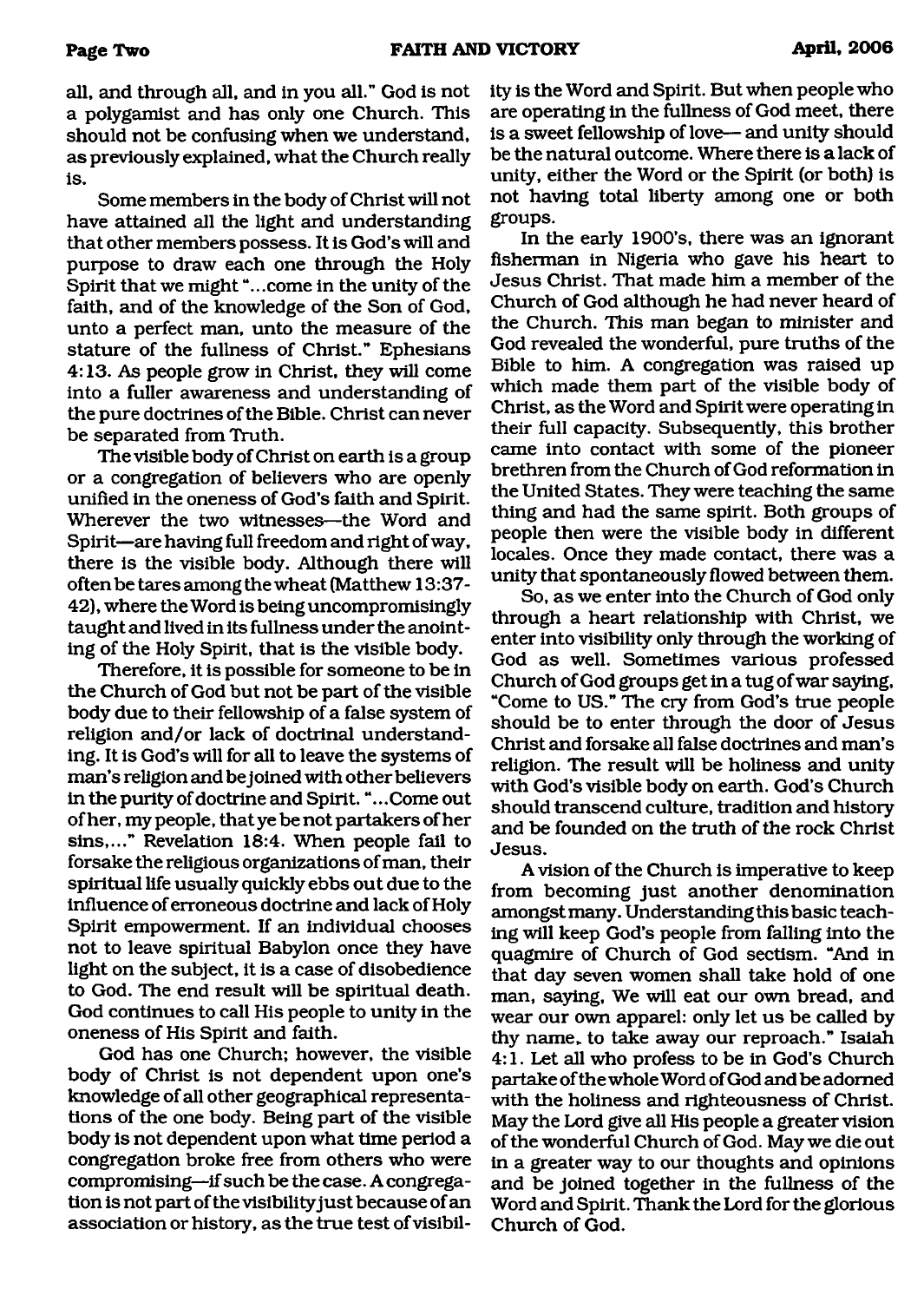# <span id="page-2-0"></span>**Lions and Giants and Me**

### **Bro. Carlos Doolittle**

"Notwithstanding the Lord stood with me, and strengthened me;...and I was delivered out of the mouth of the lion. And the Lord shall deliver me from every evil work, and will preserve me unto his heavenly kingdom: to whom *be* glory for ever and ever. Amen." II Timothy 4:17-18.

As aged Paul wrote to Timothy of his recent experience, he felt as though the Lord had delivered him from the mouth of a lion. He surely would have said "Amen" to Peter who wrote, "Be sober, be vigilant; because your adversary the devil, as a roaring lion, walketh about, seeking whom he may devour: Whom resist stedfast in the faith,...But the God of all grace, who hath called us unto his eternal glory by Christ Jesus, after that ye have suffered a while, make you perfect, stablish, strengthen, settle you." Remember Daniel? When he faced lions, he, too, was an old man. But, he had been faithful from his youth. He was ready to be offered as a martyr, if need be. Amen.

As we read of these lives recorded in Scripture, we see the concepts of truth worked out in examples. I remember my high school Algebra I teacher introducing new mathematical concepts and then writing example after example on the chalkboard for the rest of the class period, explaining as she wrote. She was an excellent math teacher. The Bible teaches us concepts, but also illustrates those concepts with real-life examples. Some lives were good examples and some were bad.

I remember a couple of other Bible examples who faced lions. Samson met a lion and slew it with his bare hands; David slew a lion to rescue his sheep. Comparing these two, I see a good example and a bad example. The scripture says of Samson that when the lion roared against him, "...the Spirit of the LORD came mightily upon him..." This was God's perspective, but somehow Samson was clueless. He went on his merry way and failed to realize God's part in his victory. Later, after Delilah had his hair shaved, poor Samson went out to fight, "...and he wist not that the LORD was departed from him." I prefer to follow David's example. His experiences with the lion and with a bear were stepping stones to greater victories. The wild animals were only ravaging livestock; Goliath dared defy the armies of the living God. Unlike Samson, David had already learned who was his Helper.

That's not all he had learned. In rescuing sheep, he had also learned to engage the enemy. So David asked, "Is there not a cause?" "The battle is the Lord's...." I Samuel 17. There was something about David's heart that was after God's own heart. Was it this? The Lord's battles were his battles.

We, too, need to engage the enemy in our lives. For the Israelites of David's time, the enemy was the Philistines. For me, the enemy is often some part of my *self.* Do I find myself fighting the same enemy again and again, sometimes even a forty-day stand off, as in the valley of Elah? Has it been years—as long as I can remember? Goliath taunts. It just seems too big, but I must engage the enemy in my life. That's not to say that I'll go conjure up battles on my own. The Lord has big plans for my little life. He is faithful to bring me to the valley, face to face with that thing that is against me.

How do I engage my enemy? There's not a literal brook to cross or stones to hurl. Maybe it has something to do with crossing the brook Kidron into Gethsemane. Have I learned to pray for God's will and not my own? "Take my will and make it Thine, it shall be no longer mine...." Have I learned how to fast? Have I learned to listen for answers from the Lord? These are tools.

I have tools the Lord has already given me, even if just a staff and a sling. Then, I must run to face the enemy. I can't just settle for skirmishes here and there. I need a turning point in the battle. The Lord is pleased for me to set myself to seek Him for victory—whatever it takes. The Lord doeth all things well.

David could not go on someone else's experience. He rejected Saul's armor. Besides, his plan was not to defend himself, but to attack. It was just David, the giant and the Lord.

Then, in the midst of the attack, God provided a sword—not Saul's sword, but a giant's sword just when David needed it. As we set out with our tried and true tools, it would be foolish to limit God to these. His plans are bigger. We can't put deadlines on God or draw a line in the sand with Him just because that's where, when

(Continued on page 9.)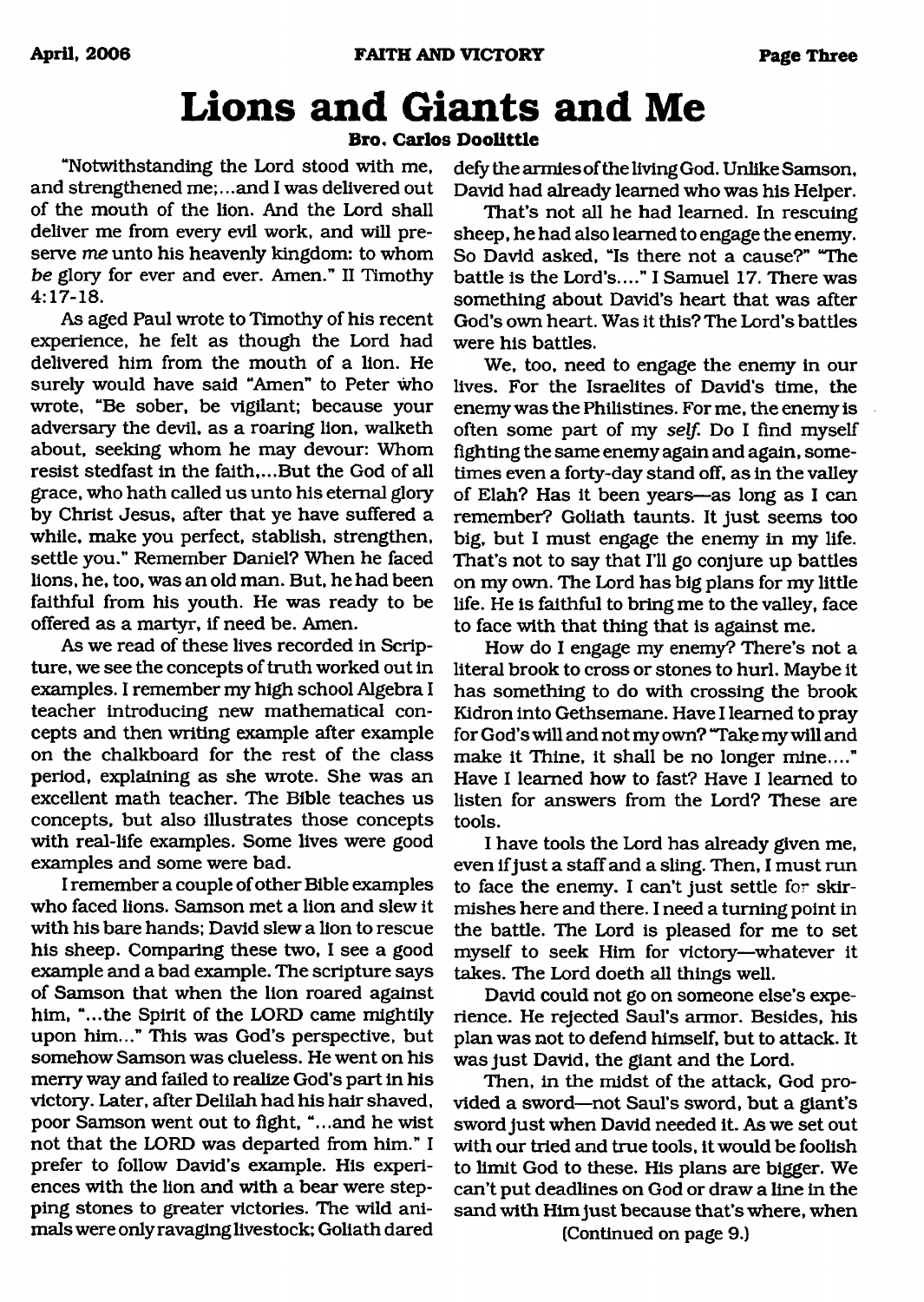## **FAITH AND VICTORY 16 PAGE HOLINESS MONTHLY**

This non-sectarian paper is edited and published in the interest of the universal CHURCH OF GOD each month (except August of each year, and we omit an issue that month to attend camp meetings), by Willie Murphey, and other consecrated workers at the FAITH PUBLISHING HOUSE, 4318 S. Division, Guthrie. OK 73044 (USPS184-660).

### **(Periodical postage paid at Guthrie, OK)**

Notice to subscribers: When you move or change your address, please write us at once, giving your old and new address, and include your zip code number. The post office now charges 60 $*$  to notify us of each change of address.

Dated copy for publication must be received by the 18th of the month prior to the month of issue.

### **SUBSCRIPTION RATES**

### ------

Single copy, one year......................................................\$5.00 Package of 5 papers to one address, one year ......... \$20.00 Larger quantities are figured at the same rate.

This publication teaches salvation from all sin, sanctification for believers, unity and oneness for which Jesus prayed as recorded in John 17:21, and manifested by the apostles and believers after Pentecost. By God's grace we teach, preach, and practice the gospel of the Lord Jesus Christ-the same gospel that Peter, John, and Paul preached, taught, and practiced, including divine healing for the body. James 5:14-15.

Its motto: Have faith in God. Its object: The glory of God and the salvation of men; the restoration and promulgation of the whole truth to the people in this "evening time" as it was in the morning Church of the first century; the unification of all true believers in one body by the love of God. Its standard: Separation from sin and entire devotion to the service and will of God. Its characteristics: No discipline but the Bible, no bond of union but the love of God, and no test of fellowship but the indwelling Spirit of Christ.

Through the Free Literature Fund thousands of gospel tracts are published and sent out free of charge as the Lord supplies. Cooperation of our readers is solicited, and will be appreciated in any way as the Bible and the Holy Spirit teach you to do or stir your heart. "Freely ye have received, freely give." Read Ex. 25:2; I Chron. 29:9; II Cor. 9:7; and Luke 6:38.

Freewill offerings sent in to the work will be thankfully received as from the Lord. Checks and money orders should be made payable to Faith Publishing House. All donations are tax deductible.

A separate Missionary Fund is maintained in order to relay missionary funds from our readers to the support of home and foreign missionaries and evangelists.

In order to comply with Oklahoma laws as a non-profit religious work, the Faith Publishing House is Incorporated thereunder.

The *Faith and Victory* (USPS184-660) is published monthly, except August, for \$5.00 per year by:

**FAITH PUBLISHING HOUSE P. O. Box 518. 4318 S. Division, Guthrie. OK 73044 Office phone numbers: 405-282-1479, 800-767-1479; fax number: 405-282-6318. Internet address: <http://www.fiaithpublishing.com>**

**(Periodical postage paid at Guthrie, OK.)**

**Postmaster: Send address changes to:** *Faith and Victory,* **P. O. Box 518, Guthrie, OK 73044.**



While seeking the Lord for something special from His Word, the scripture in Editorials 1 IThessalonians 5:16 came to my attention. It simply says, "Rejoice evermore."

While it may be good instruction to be an optimistic, joyful type of person, we as humans can not be that way all of the time unless we have something or someone spe- $I\!\!I\!\!I'$ .... cial to cause this disposition to be continually experienced.

The definition of the Greek word for *rejoice* used in this text is: to be "cheerful, i.e. calmly happy or well off." It is also used as a cheerful greeting or salutation when people are meeting or parting. While doing a search for other instances of this word in the New Testament the source of this cheerfulness became very evident.

The first instance of this word used in the New Testament is found in Matthew 2:10. The context of this passage is describing the events that took place with the wise men from the east who had traveled many miles because they had seen a special star. They understood this star indicated a great King had been bom and they were coming to give Him their respect. When the wise men came to King Herod to inquire of this child, Herod demanded of the chief priests and scribes where Christ was to be bom. They told him, Bethelehem, and he passed the information on to the wise men. As they continued their journey and followed the star to the very house where Mary and the child resided the Scriptures say, "When they saw the star, they rejoiced with exceeding great joy." They had found the true source of this cheerfulness and they were esctatic at finding this King sent from God

The Angel of the Lord appeared to Zacharias and informed him of the son his wife, Elisabeth, would bear. This child, John, would be filled with the Holy Ghost from his mother's womb and would turn many people to the Lord their God. In the spirit of Elias he would turn the hearts of the fathers to the children and the disobedient to the wisdom of the just and make ready a people prepared for the Lord. In Luke 1:14 it says, "And thou shalt have joy and gladness; and many shall rejoice at his birth." The Spirit-filled life of John the Baptist caused many to *rejoice.* The one who was to introduce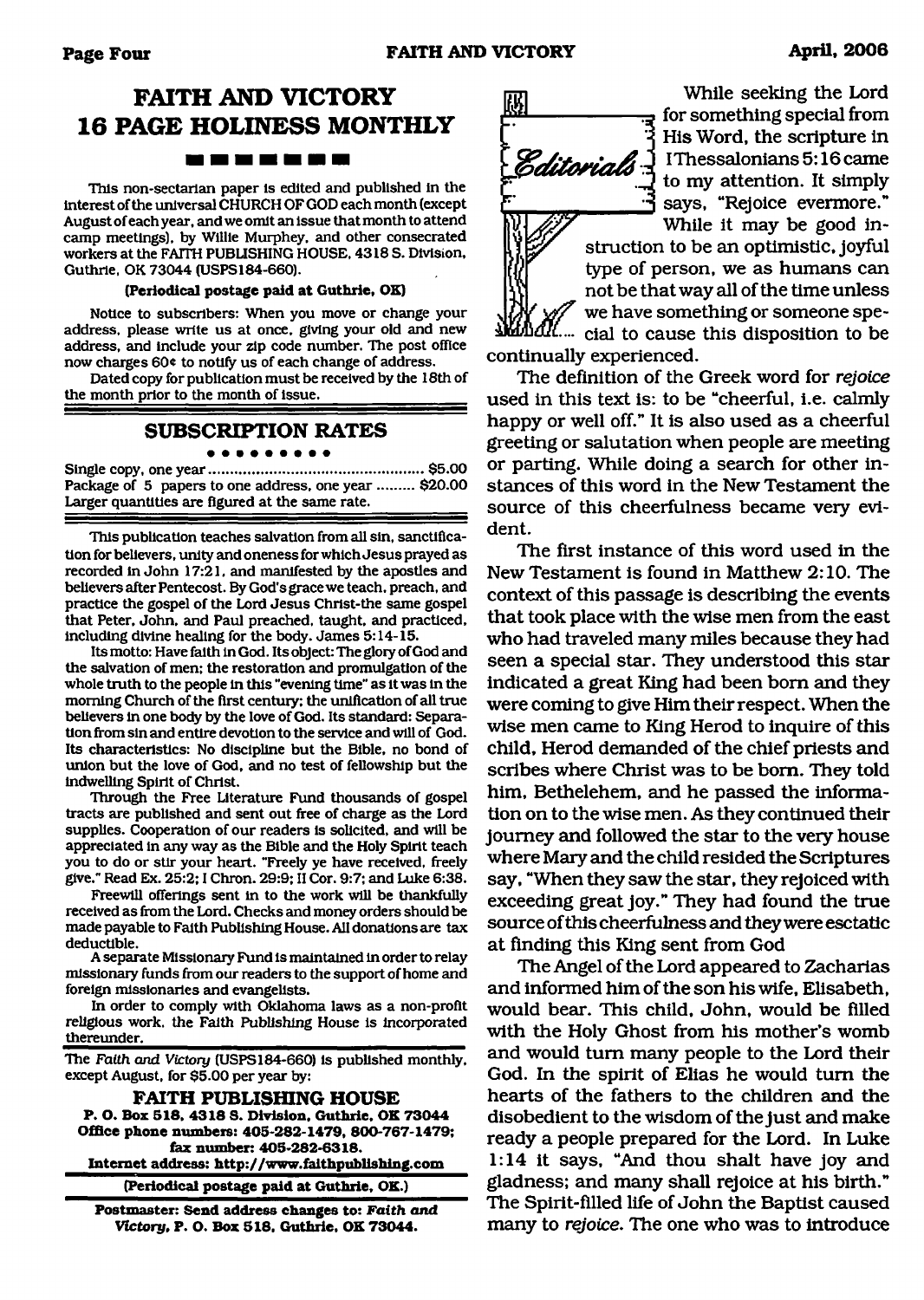the Christ was going to be bom. It is almost like the curtain began to rise which had been closed for hundreds of years and the star performers in the great plan of salvation were beginning to make their debut on the stage of this world. The hearts of those who were watching for the King of Glory were filled with joy and they greatly rejoiced at the birth of John.

When the angel Gabriel appeared to Mary and brought the wonderful tidings that she was to give birth to Jesus it says, "And the angel came in unto her, and said, Hail, *thou that art* highly favoured, the Lord *is* with thee: blessed *art* thou among women." Luke 1:28. The greeting the angel gave, "Hail" is the same word also translated in other places as *rejoice*. What an inward cheerfulness it brought to the heart of Mary. The Scriptures say that "Mary kept these things and pondered them in her heart." No doubt she was somewhat apprehensive and fearful about the things that were happening but it is reasonable to also believe that she had a deep-seated, warm, reassuring sense of joy that was imparted by the greeting from the angel Gabriel.

When Jesus was passing through Jericho there was a rich man, the chief among the publicans, named Zacchaeus. This short man had a desire to see Jesus but couldn't because of the crowd of others with the same desire. However, Zacchaeus was determined to see this man he had heard many good things about and he climbed a sycamore tree in order to catch a glimpse of this wonderful Teacher. As Jesus came near the tree He spoke to him and said, "Zacchaeus, make haste, and come down; for to day I must abide at thy house." Then Luke 19:6 says, "And he made haste, and came down, and received him joyfully." In this text the Greek word is translated *joyfully.* Can you imagine the excitement Zacchaeus must have felt when Jesus made this appeal? Talk about a wonderful day—that was the day Zacchaeus met Jesus. No longer was he defrauding the people by overcharging their taxes. He was now willing to give money back to those he had overcharged. What a refreshing change! It would be wonderful to see more of that kind of change in the hearts of people today. They would definitely have something to "rejoice" about. Humbling our hearts before Jesus will cause this wonderful transformation to take place.

As Jesus was making His triumphant entry into Jerusalem on the back of a colt, the people began to spread their clothes before Him in the way. Luke 19:37 says, "And when he was come nigh, even now at the descent of the mount of Olives, the whole multitude of the disciples began to rejoice and praise God with a loud voice for all the mighty works that they had seen." The people were excited, Jesus was coming to Jerusalem and they were *rejoicing* and praising God. If only their excitement could have been shared by all. However, those with evil hearts cannot rejoice in the "mighty works" of God. Their "joy" comes from those things that are wicked and they are influenced by the power of satan.

Judas Iscariot was influenced by the spirit of satan and went to the chief priests and captains who had a hatred for Jesus and offered to betray Him into their hands. Luke 22:5 says, "And they were glad, and covenanted to give him money." The Greek word is here translated *glad.* There is nothing heavenly about the feelings these evil men were experiencing. Their gleeful joy was a contagion, which issued from the pits of hell and was bringing eternal damnation to their souls. They were about to do something seriously wicked and their perverted minds were joyful about it. There are people today who are living with this same evil joy while they bring much hurt and sorrow to other innocent people and the same flames of torment are leaping up for their coming.

Luke 23:8 indicates that Herod shared some of this same wicked glee. It says, "And when Herod saw Jesus, he was exceeding glad: for he was desirous to see him of a long *season*, because he had heard many things of him; and he hoped to have seen some miracle done by him." When Jesus would not accommodate Herod's curiosity and answer his probing questions, he along with his men of war despised Jesus and arrayed Him in a gorgeous robe and mocked Him; then sent Him to Pilate.

Even though He tried to forewarn them, Jesus knew that His disciples would not clearly understand what was about to happen to Him and why He would be taken from them and crucified. He told them in John 16:20, "Verily, verily, I say unto you, That ye shall weep and lament, but the world shall rejoice: and ye shall be sorrowful, but your sorrow shall be turned into joy." While the world was *rejoicing,* the followers of Jesus were suffering a severe test of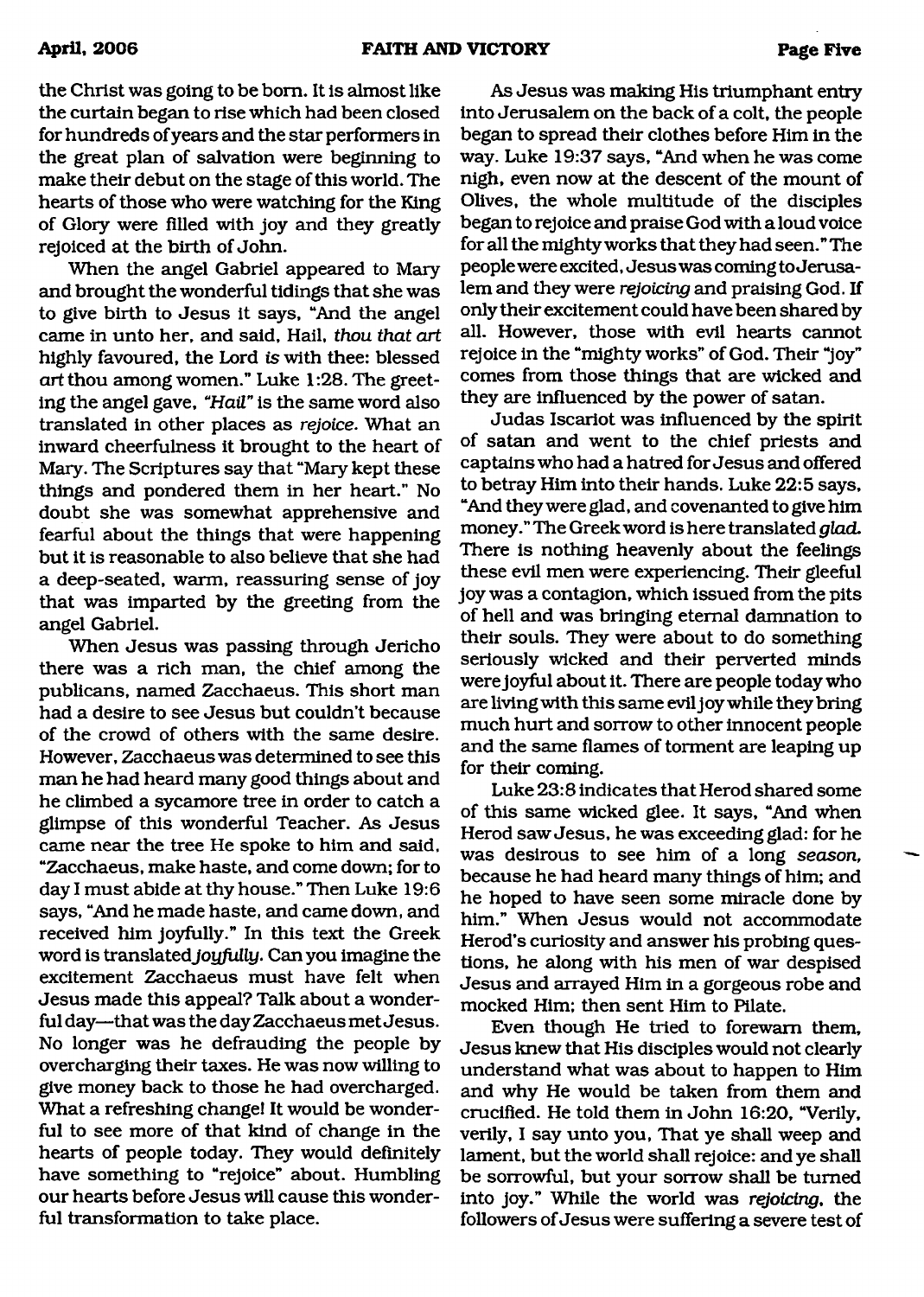faith. Peter almost lost it, but he no doubt remembered that Jesus had predicted he would deny Him and Jesus had prayed that Peter's faith fail not. The other disciples were also in the depths of despair. Their Lord was shamefully put to death and they were powerless to prevent it. The One they had put their confidence in was gone. They had given up their occupations and had forsaken many things to follow the Lord and now it appeared they had come to a dead end.

However, their trust had not been misplaced. Jesus really was the holy Son of God and He had not yielded to the temptations of satan. When death overtook our Lord there was absolutely no sin in His life it could claim. Jesus said, "...the prince of this world cometh, and hath nothing in me." John 16:22 says, "And ye now therefore have sorrow: but I will see you again, and your heart shall rejoice, and your joy no man taketh from you." The *rejoicing* that the followers of Jesus experienced after His resurrection would never be taken away. This thrilling event would have a marvelous impact on the world for thousands of years and it was about to take place.

Early in the morning on the first day of the week the two women, both named Mary, came to the tomb of Jesus. Upon their arrival, the angel of the Lord rolled the stone away from the door and sat upon it. He told the women that Jesus was risen and invited them to see the place where He lay. They were then instructed to quickly go tell the disciples that Jesus was risen from the dead and that they would see Him in Galilee. "And as they went to tell his disciples, behold, Jesus met them, saying, All hail. And they came and held him by the feet, and worshipped him." Matthew 28:9. Oh, what a joyful day! The word, *hail,* in this text is translated from the same word used for *rejoice.* Jesus is alive! Now our joy can be complete. Now the verse, "rejoice evermore," has new meaning because Jesus gives us a joy that "...no man taketh from you." Even in the bitterest trial, the comfort of this joy is still alive and blesses our life.

Another faithful man of God was looking on the events that were transpiring in the realm of this terrestrial world and had a vested reason to be glad. Jesus said in John 8:56, "Your father Abraham rejoiced to see my day: and he saw *it,* and was glad."Theword *glad,* used in this verse, is from the same Greek word translated *rejoice* in the other examples in this article. The word *rejoiced* used in this verse however, is a more jubilant word. It means to jump for joy. Oh, what a picture this brings to my mind. Can't you see Father Abraham jumping for joy and throughout the heavens his voice was ringing, "Jesus! Jesus! Jesus!"

There are many other instances that could be brought to our attention. When Jesus showed His hands and His side to the disciples it says, "Then were the disciples glad, when they saw the Lord." The eunuch went on his way "rejoicing." The apostles were beaten and it says, ".. .they departed from the presence of the council, rejoicing that they were counted worthy to suffer shame for his name." Their joy went with them in their persecution. The Gentiles were "glad" when they received word from the brethren that they also were accepted by the saints at Jerusalem. (Acts 13:38, 15:31.)

Philippians 4:4 instructs us to "Rejoice in the Lord alway: *and* again I say, Rejoice." Revelation 19:7 gives us liberty to join Father Abraham in his *rejoicing* and *jump for joy*. It says, "Let us be glad and rejoice, and give honour to him: for the marriage of the Lamb is come, and his wife hath made herself ready." Song number 61 in the *Evening Light Songs* book says, "There's joy, glad joy, Now flowing from above." Oh, dear reader, get in touch with this river of glad joy and let it bless your soul today and throughout eternity.

> —Bro. Willie E. Murphey —[wemurphey@yahoo.com](mailto:wemurphey@yahoo.com)

**Standing Prayer Requests**

 $-$ 

**Bro. Carlos Arriaga Sis. Mamie Butcher Sis. Helen Carson Sis. Waneta Creel Sis. Charlotte Dilliner Sis. Evelyn Fredrickson Bro. Troy Gentry Bro. Robert Hetland The Lounds Sisters Sis. Marie Mitchell Sis. Melba Powell Sis. Anna Severs The Mitch Taylor family** Sis. Velda Wisner

"Peter therefore was kept in prison: but prayer was made without ceasing of the church unto God for him." Acts 12:5.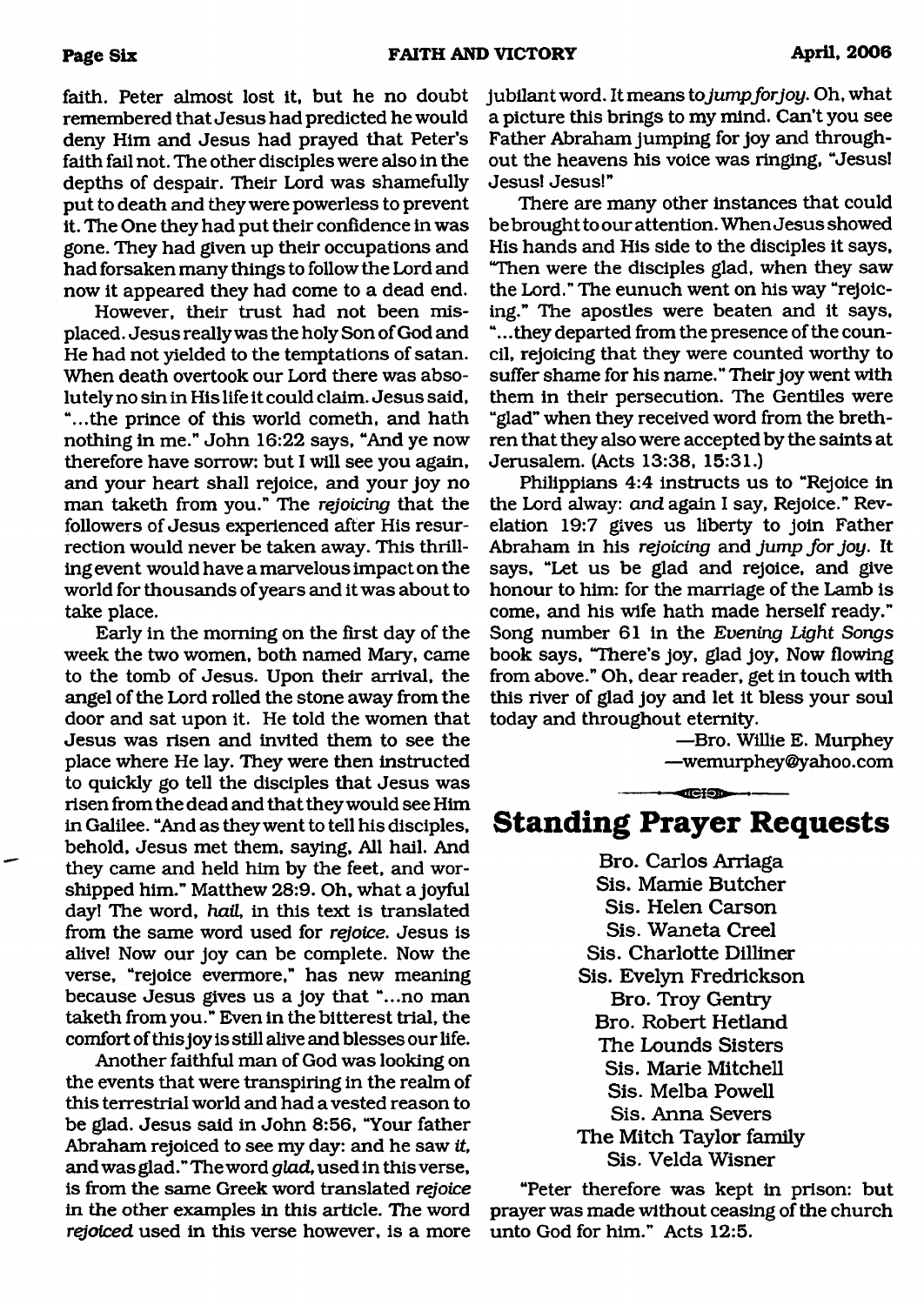### **M EETING DATES**

**Miami, FL-April 9-16** 

**Boley, OK (Spring Meeting)**—April 14-16 **W ichita, KS (Spring Meeting)**—April 23-30 **Los Angeles, CA (Spring Revival)**—April 28-30 **Dallas, TX (Revival-Dedication)**—May 5-7 **Oklahoma State (Guthrie, OK)**—May 26-June 4 **Holly Hill, SC (Camp Meeting)—**May 28- June 4 **Tulsa, OK (Camp Meeting)**—June 11-18 **Jefferson, OR (Camp Meeting)**—June 16-25 **Green Bank, WV (Camp Meeting)**—June 16-22 **W ichita, KS (Sisters\* Retreat)**—June 23-24 **Fresno, CA (Camp Meeting)**—July 2-9 **General Southern (Loranger, LA)**—July 2-9 **National (Monark Springs, MO)**—July 21-30 **Myrtle, MO (Camp Meeting)**—August 4-9 **Spooner, WI (Tent Meeting)—August 23-27** 

-----—

### **M EETING NOTICES**

### **MIAMI, FL, SPRING CAMP MEETING**

The Church of God in Miami, Florida would like to extend a cordial invitation to attend our Annual Spring Camp Meeting. Lord willing, it will be held April 9-16. The services will be 7:30 p.m. nightly, with two services on Sundays. Adjustments may be made to the scheduled services, as the Lord leads. Please come praying that the Lord will anoint and bless each service, so that souls will be saved and the saints will be edified.

Accommodations will be made for all who come. If you are planning to come, please contact Bro. Charles Clay at (305) 235-4271, or Bro. Kenneth Baxter at (305) 258-5310.

### **BOLEY, OK, SPRING MEETING**

The Boley, OK, Church of God Spring Meeting will be held on April 14-16. The services are scheduled as follows: Friday, 7:30 p.m., Saturday, 11:00 a.m., 2:30 p.m. and 7:30 p.m., Sunday, Sunday School 9:45 a.m., Worship Service 11:00 a.m. and 2:30 p.m. (No Sunday evening service.)

We solicit the support and prayers of all of our ministers and saints for this meeting. The chapel is located on Oak Street just north of the Boley High School.

—Submitted by Sis. Savannah King (918) 667-3654 or (918) 667-3392, Sis. Anna Mae Thompson, Pastor.

### **WICHITA, KS, SPRING MEETING**

April 23-30 has been set for the Wichita Spring Meeting. With God controlling it, we are expecting special blessings to be showered on all who attend. Please pray for us here. There will be three services on Sundays. Monday through Saturday there will be services at 11:00 a.m. and 7:30 p.m. Everyone is invited to attend, and let God help you in any way you need.

The chapel address is 2509 North Grove St. Take off 1-35 at the exit for Hwy. 135 and 81. When you exit from Hwy. 135 onto 13<sup>th</sup> St. you will go east on 13<sup>th</sup> for nine blocks to Grove St. At the traffic light turn left on Grove and go north until you pass 24th St. The chapel is the second building on your left (west side of the street.)

For further information contact Bro. Emmanuel Gracey at (316) 778-1848 or Bro. Theodore McCray at (316) 682-5132.

### **LOS ANGELES, CA, SPRING REVIVAL**

 $-$ 

Spring 2006 is a time of much anticipation of the blessings of the Lord. Our meeting, as God wills, is scheduled for April 28-30.

Worship will be Friday at 7:30 p.m., Saturday at 12:00 p.m. and 7:00 p.m. and Sunday at 10:00 a.m., and 2:30 p.m. Pastors, Bro. Travis and Sis. Alice Johnson and congregation invite your presence and your prayers.

The Church of God chapel is located at 1381 Walnut St., Los Angeles, CA 90011. Chapel phone (213) 742-0123, Pastor's phone (760) 956-6330. E-mail: [pastorx2@hotmail.com.](mailto:pastorx2@hotmail.com)

### **DALLAS, TX, REVIVAL-DEDICATION**

The Church of God congregation in Dallas, TX invites you to attend their revival and dedication of their newly constructed chapel on May 5-7. Services will be held Friday evening at 7:00 p.m., Saturday services will be at 11:00 a.m. and 7:00 p.m. Sunday School will be at 10:00 a.m. and a dedication service will convene at 11:00 a.m. A potluck dinner will be served at noon on Saturday and Sunday.

Due to recent water damage only a limited number of *Evening Light Songs* books are available. It would be appreciated if those who could bring their own songbook would do so.

The chapel is located at 11501 Rylie Crest, Balch Springs, TX, 75180. For further information contact Bro. Brian Fransisco at (214) 381- 4878 or the pastor, Bro. Darrell Johnson (214) 275-9638.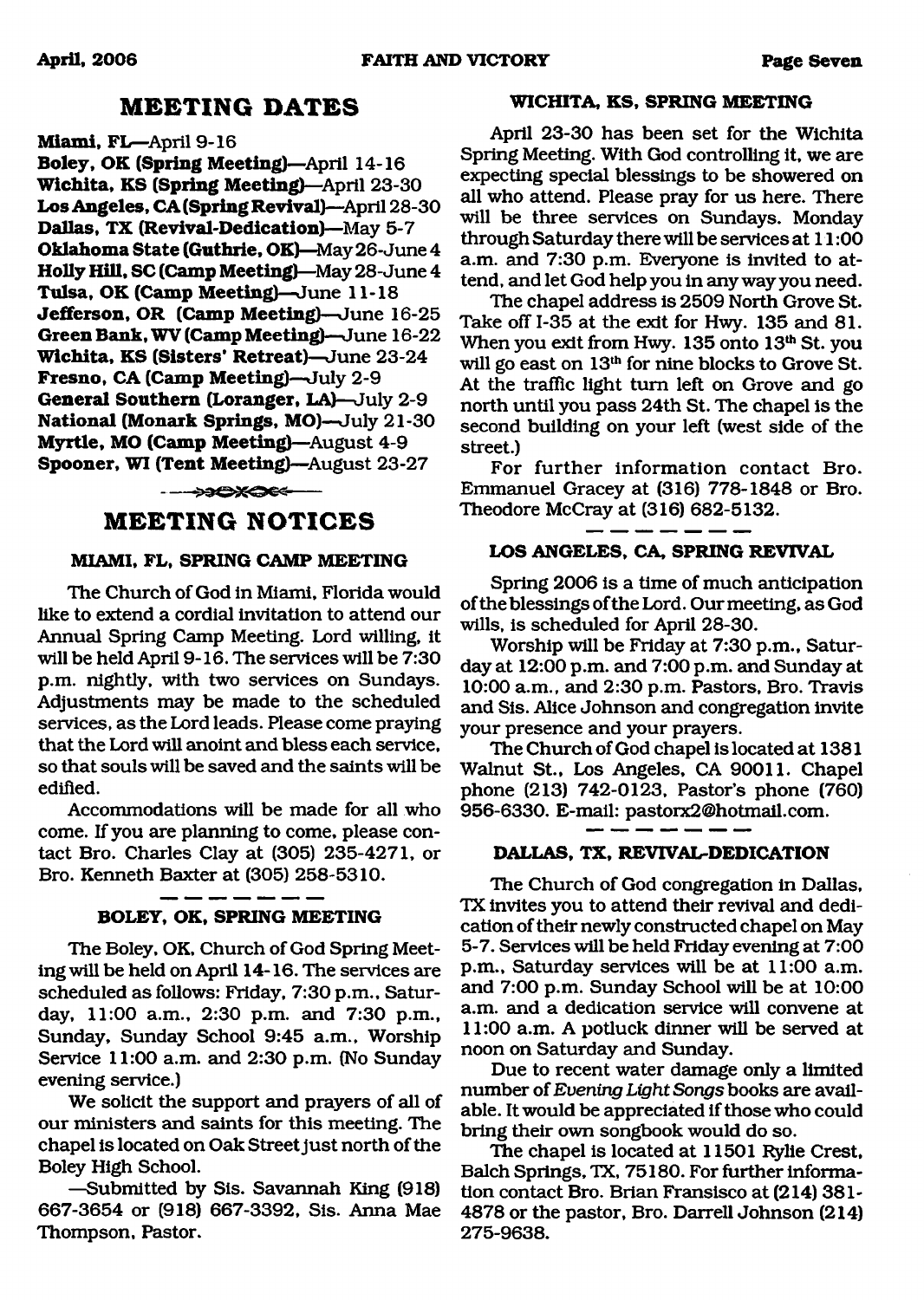### **WICHITA, KS, SISTERS' RETREAT**

The 2006 Sisters' Retreat will be convening, Lord willing, at the Church of God chapel in Wichita, KS (2509 North Grove Street) on June 23-24, 2006.

The theme for 2006 is "Becoming a Woman of Excellence. " There will be all day services with different sessions beginning at 8:00 a.m.

Accommodations will be provided at the Chapel and in homes. However, those who prefer a hotel, eight rooms are on hold at the Kansas Inn. To make a reservation, call (316) 269-9999. The toll free number is (877) 269- 9899 or go online at [www.thekansasinn.com](http://www.thekansasinn.com)

Dinner on Friday will be at the Home Towne Buffet. You will need to bring \$10.00 to cover this cost.

Come praying that the Lord will bless these services. The meeting will be run by freewill offerings.

For further information contact: Sis. Mary McDonald (865) 977-6997 or Sis. Carrie Porter (865) 984-2348. Those who wish to send an offering may send it to: Church of God, 322 Lindsay St., Alcoa, TN 37701. For directions to the Wichita chapel, contact Sis. Shirley Knight at (316) 682-2474 or (316) 683-0006.



OK—Dear Bro. Willie and Sis. Neta: I have been thinking and meditating upon what we gain when we love God and keep His commandments. The first and great commandment is to "...love the Lord thy God with all thy heart, and with all thy soul, and with all thy mind." "And the second *is* like unto it. Thou shalt love thy neighbour as thyself." Matthew 22:37, 39.

"And Jesus answered and said, Verily I say unto you, There is no man that hath left house, or brethren, or sisters, or father, or mother, or wife, or children, or lands, for my sake, and the gospel's, But he shall receive an hundredfold now in this time, houses, and brethren, and sisters, and mothers, and children, and lands, with persecutions; and in the world to come eternal life." Mark 10:29-30.

Paul said, "...we are more than conquerors through him that loved us." Romans 8:37. We receive all of this in this life, then there is a "happy world above, where there is joy and peace and love." If we gain that world we are great gainers. "Were ten thousand worlds around me, all so easy to obtain, There were naught beside the glory of that crown that I shall gain."

Trust all is going well with you at the Print Shop. I am glad for the gospel that can be shared with others. Trust the Lord blesses you and all the workers there.

Your brother in Christ, -T. V. McMillian

PA-Dear Saints: Greetings in Jesus' name, I thank God for His many blessings to me. Many my age have been called from time to eternity. This world is in terrible shape—things are not far away when everything will be over.

I have a burden for a very nice man who is 89 years old. He doesn't quite understand what it takes to get through to the glory world. So please pray for this man and for other souls that I have on my heart. — — Bro. Parker Slifer

PA—Dear Saints: I want to thank the dear Lord for helping me through my illness. I thank all the saints for their prayers and phone calls. I'm retired now and able to walk again. Thank the Lord! Christian love,

—Bro. Stanley and Sis. Nancy Huss

OK—Dear Bro. Willie and Sis. Neta: I want to tell what the Lord has done for me. On the sixth of March I went into the front part of the house to check on something and decided to go back through my office area, through the bathroom and on to my working area. As I went through the louver door into my office there was a rolling stool there. I had forgotten about it being there and my foot stepped on one of the spider legs and slipped with me. I was falling and I cried out, "Lord Help." My left shoulder hit against one of my metal filing cabinets that had a stack of notebooks on it. Don't ask me how He did it, but the Lord spun me around and set me down on the seat of that stool.

I sat there and thanked and thanked Him for catching me and letting me fall on the seat of that stool. My foot and shoulder hurt for a few minutes while I sat there. I am not steady on my feet at times and I'm always asking the Lord to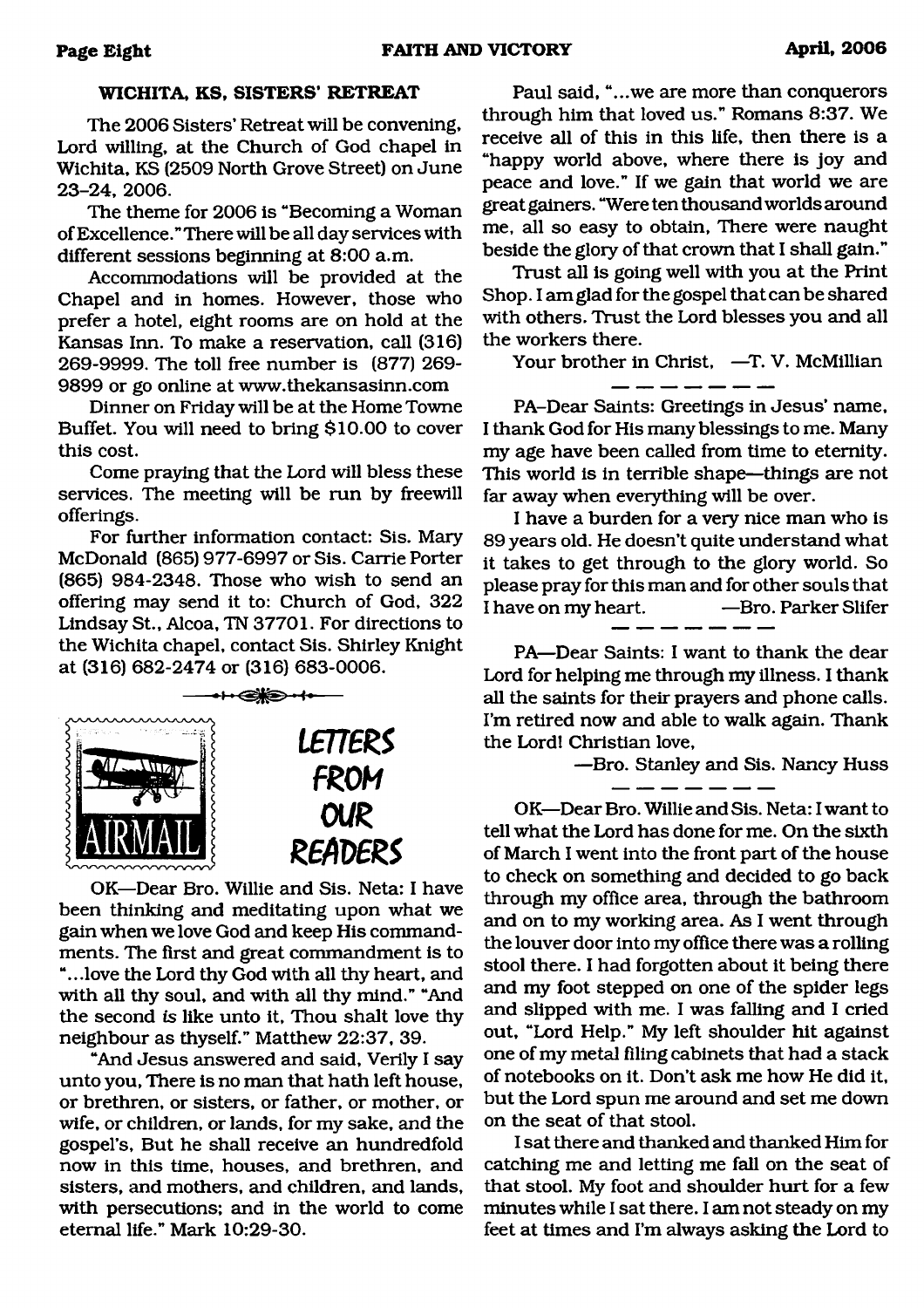not let me fall and hurt myself. He has been so good to me. It pays to put our trust in the Lord. He is always there to help us.

All true believers had faith that was unshakeable and complete. Abraham, Moses, Ruth, Joseph, Esther and David all understood that God's strong arms would never fail them. Their trust in God's faithfulness was their security and it is also ours.

Last fall I was working at one of my rent houses and a young man and I uncrated an electric kitchen range I had purchased. I took the large cardboard box out on the cement porch in front to break down to put in my dumpster. I took a small knife and cut down the comers of the box and stepped inside and pushed down the sides. On one comer I needed to cut about 10 or 12 inches to the bottom. I thought, "I'll take my foot and push it the rest of the way down." I used my right foot and I didn't realize the box was waxed inside and as I kicked with my right foot, my left foot slipped out from under me on the waxed floor of the box. I cried, "Lord help." I fell against the front of the house with my back sliding down against the wall. The box folding up under me broke my fall. I couldn't get up because my feet kept sliding out from under me on that waxed cardboard. So I had to call the young man out to help me up.

I was thanking and praising the Lord for not letting me get hurt or break a bone. We have so much to thank the Lord for.

Your sister in Christ, —Imogene Taylor

--------

AL-Bro. Willie and Sis. Neta: I am rejoicing today for God's goodness to me. I can't thank Him enough. We had a good weekend. The weather was cold but the Lord worked everything out. Isn't it wonderful how He takes care of His children. The singing on Saturday night was good and the messages on Sunday were from the Lord. God knows just what we need and when and how to send it.

Saints from different areas came and we appreciate it so very much. We enjoyed being with each one.

For some time our congregation has been praying for a revival. The week before our singing the Lord sent Bro. Michael Smith our way. We had a few nights meeting. I felt the Lord's presence each night.".. .Whatsoever ye shall ask the Father in my name, he will give..." John 16:23.

I love the Lord, and today I am more encouraged to serve Him than ever before.

Pray for me. Christian love,

—Sis. Betty Herron

### **From India...**

April 1, 2006-Dear Bro.Willie Murphey: Greetings to you and the dear saints abroad in the precious name of Jesus. Thank you for your letter dated March 22.

\_ \_\_\_ \_\_ \_\_ \_\_ \_\_

Our Vacation Bible School this year will be starting on Monday, April 3rd, for one week. The convention at Vadasserikara, the new congregation, will be starting on April 6. Please remember these ministries in your prayers. We fail to maintain several spiritual activities and outreach works due to the lack of financial support.

Our prayers are for the success of spiritual efforts to spread the gospel everywhere. Yours in Him, —Bro. John Varghese

 $-+$   $-$ 

## **Lions and Giants and Me**

(Continued from page 3.)

or how He has delivered us or someone else in the past. Therefore, when the nudge of His Spirit comes, respond. Herein lies the opportunity. Jump right up on that downed giant, grab the sword and finish him off. God sets His own conditions. If He inspires us with a promise, we can take Him up on it.

David had learned from his experiences with the lion and the bear. He also benefited from Goliath's defeat. David carried Goliath's head to the king, but he stashed the armor in his tent. (I Samuel 17:54.) God makes us more than conquerors. Not only do we get the victory, but we also take spoils that prepare us for the next battles. Later, David needed a weapon as he fled from King Saul to become a fugitive. By that time, David was a military hero, well accustomed to weapons of war, so he asked for a sword or a spear. The only weapon the priest had to offer was the sword of Goliath—David's own trophy. It had been laid away in precious keeping. (I Samuel 21.) Just as Mary kept things and pondered them in her heart, we need to cherish the lessons the Lord teaches us in battle. We may need these sacred tools again someday...maybe very soon.

Don't delay, but do wait on the Lord. Fight the good fight of faith.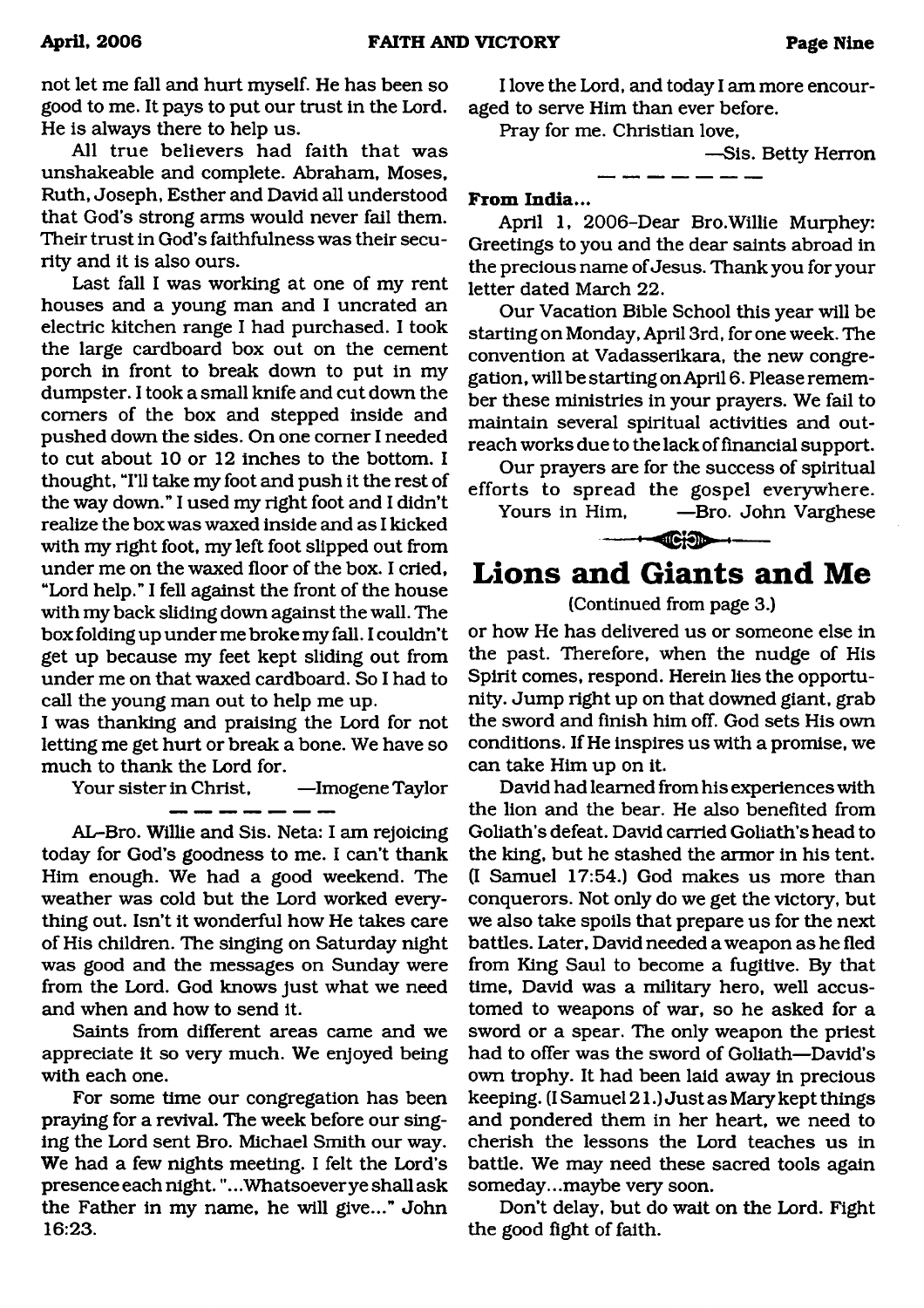# **That Messy Room!**

### **By Sis. Charlotte Huskey**

<span id="page-9-0"></span>"Train up a child in the way he should go: and when he is old, he will not depart from it." Proverbs 22:6.

Do you have a messy syndrome child? I had one. He delighted in kneading food and dessert through his fingers, then propelling them to his mouth with both hands. Fork and spoon were not tools for eating but extraterrestrial objects. Half-empty oatmeal bowls served as hats, delightfully squealing while slimy oatmeal ran down his cheeks and neck.

After breakfast routines were bathing and hosing down the high chair (when weather permitted.) That kind of routine didn't last long. I soon found out that it was much less work for me to leave other jobs and sit beside this child and **see** that he didn't make such a mess. Today he loves order and cleanliness.

Knott's Berry Farm is an amusement park in Anaheim, California, near Disneyland. Years ago entrance was free and we lived near-by so we sometimes went to visit it. At that time it was just a replica of an 1800 California town with shopkeepers making and selling their goods as was done in the 1800's. There were also other attractions.

One of the attractions that interested me was "Old MacDonald's Farm." Old MacDonald had trained animals on this farm. Pigs pushed empty mining carts on a track through a gold mining tunnel and they came out full of oar! Chickens slid down a slide. Other chickens kept the merry-go-round spinning. One red hen walked around and around a tiny mill that ground wheat. A horse could spell. Just give a name and he picked up letter blocks with his teeth and placed them in a row to correctly spell the name.

Each of these animals were trained by the same common denominator, a desire for food. Now if a chicken, that is considered on the lower end of the intelligence scale, can be trained, I think a messy syndrome child can also be trained.

Like the animals, children develop habits. Whether the habits are good or bad depends on their keeper. Do you think the trainer taught the animals by getting mad and fussing, shouting or hitting them? Did he use threats or scare tactics? Not likely. When we lose control and give our children a "piece of our mind" they understand about as little as a chicken would of what performance we desire from them. So why waste your time and breath fussing? Why not get busy getting rewards and consequences in place to make good behavior the most convenient thing to do.

The next time you start blaming the children for their messy rooms, maybe it would be better to apologize for not being responsible. Perhaps that would help you remember to see that these special children do clean their rooms.

The animal trainer makes things convenient and conducive for the animals to perform the way he wishes. He also rewards the animals when they do perform correctly. If they do not perform, starvation might be their option. The usual reward is love and an appetizer. Yes, an appetizer, just enough food so the animal will perform the same way again for more of the same reward.

I am not advocating we train our children like animals. I'm just thinking that if dumb animals can be taught to perform right by giving approval and limiting food, maybe messy syndrome children could be taught the same way. Most of them like to eat.

II Thessalonians 3:8-12 instructs us that every one who eats must also work. If parents would make and enforce rules such as, "No work, no food," "Room clean before breakfast"or "Homework and chores done or no supper" they might get more cooperation out of these special children. Parents should consistently make the consequences for being messy not worth the suffering that follows.

The parents would also have to make it convenient for their child to be able to do these things. He or she cannot have homework done before supper if allowed to play, visit friends, shop, etc. until mealtime. It is the trainer's responsibility to see that he stops playing and has a quiet time to study and that he bathes and tidies the room before going to bed. Then he or she must rise in the morning in time to put away sleeping clothes, straighten the bed and have his chores done before breakfast.

Keeping their room tidy is much easier when children are allowed to take out only coordinat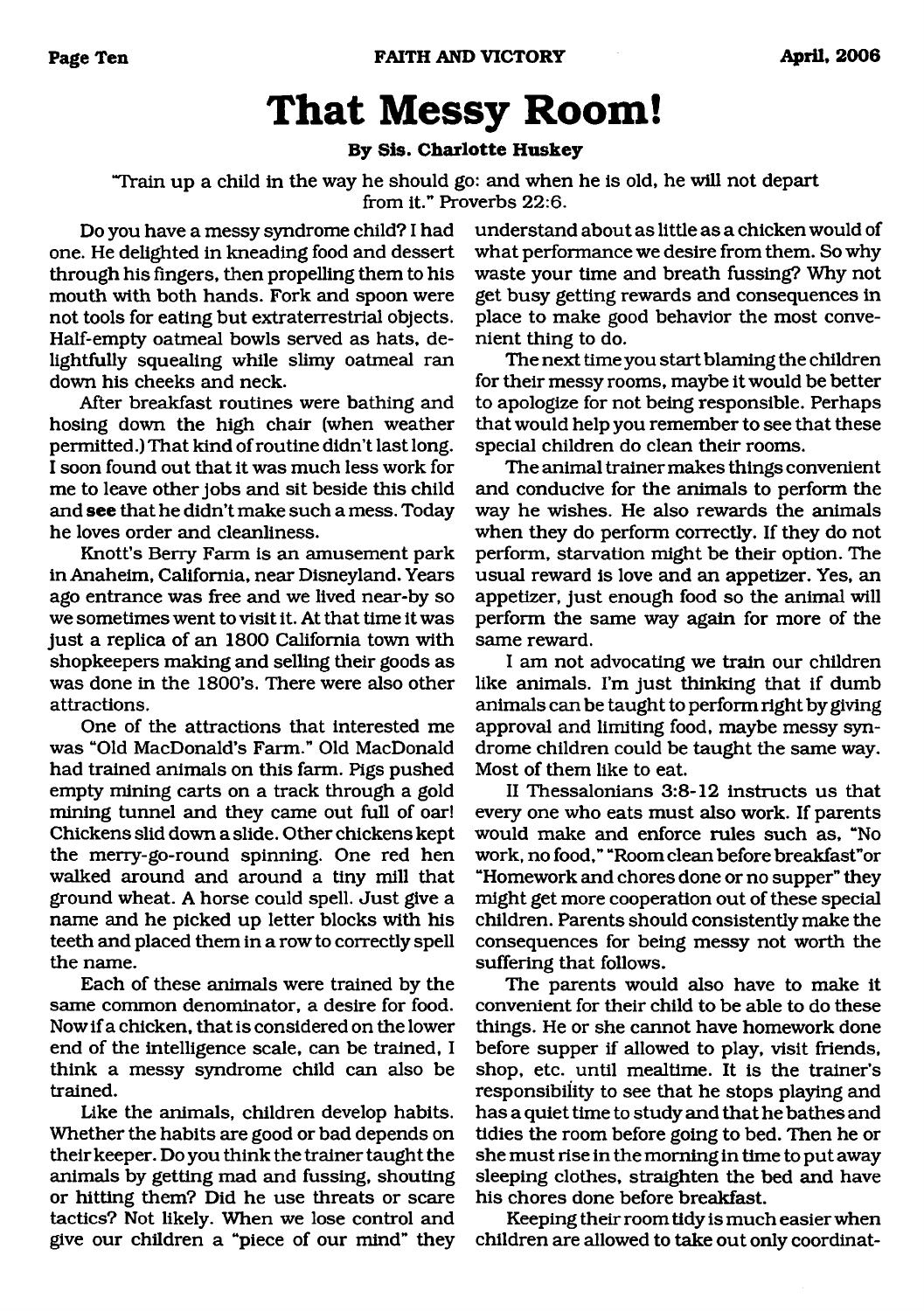ing toys for play. These toys must be put away before another group is brought out. (Example: playing house—dishes, food, dolls, etc.) These habits can be taught to toddlers. If they are not, you may have to put signs on their door. "Danger! Disaster area, child at play." Five-year-olds should keep their rooms tidy, make their bed and begin learning to cook and clean the kitchen.

Another consideration is the child's future. What effect will "being untrained" have on your child's marriage? A spouse who does not take their share of responsibilities has caused many divorces. I personally know of a divorce for this reason and also a husband who became an alcoholic because of an untrained, messy syndrome child. Your child's self-esteem might be destroyed if his or her spouse, instead of you, has to train them. Have mercy on your messy syndrome child and train him or her now. She and your future in-laws will bless you for it.

I have also seen that messy syndrome seems to carry over into spiritual life. A person who is disciplined about natural things is also careful about spiritual duties. Our "inner" room must also be kept clean by the "washing of God's Word" each day. Apologies should be made quickly and bad attitudes nipped in the bud.

Of course there are those children who just love to skip meals. So this idea may not work you say. Don't say so until you try. Every child will get hungry sooner or later. Especially when food is denied. Watch closely if he doesn't get hungry. A sibling may be sneaking him food, which is what happened in our family.

Some families have a child that is tidy without training. Thank God if you have one and pray for the parents of the messy syndrome child. They need a lot of prayer.

# <span id="page-10-0"></span>---------- ------------------------------ **How Do I See God?**

### **By Sis. La Verna Probst**

While I was in prayer the Lord stopped and asked me, "How do you see the Lord?" As I stayed knelt in mediation, the scripture came to mind in Isaiah 6:1 "...I saw also the Lord sitting upon a throne, high and lifted up,..." How do I see Him? Do I see Him "High and Lifted Up" or do I see Him as just a mere helper to the earthly helps that mankind tends to lift up.

One of the first things that came to mind was evolution. Man has lifted the theory of evolution way above creation. How do I see God? Do I see Him as the Creator of Heaven and Earth or just a bystander while we evolved from a one-cell something? My heart answered back, "Oh Lord, I see You as the Creator." If we just evolved then we have no one that we are responsible to. But we owe our heart and life to our Creator.

Another thing that came to mind was the legal system of today. How many times we hear about someone threatening to sue. My mind went back to some major legal problems that came up while running a business for 25+ years. A phone call had come in that seemed I would have to answer with a lawyer to protect myself from much loss. But my daughters and I went to our knees, begging the Lord for mercy and about 20 minutes later he called back with a much more reasonable proposition. Bounced checks posed a problem and there were some big ones that bounced, but as we took them to

the Lord, He would work on the individual and they would come in and make it right. There was less than \$100.00 lost in bad checks and less than \$500.00 in unpaid charge accounts during that time. Praise the Lord!!! There are things that we have to use the legal system for, but when it comes to fighting for our rights do we see God as being able to be our defense and fight our battles for us?

Mankind has lifted the medical field very high. It is good there are those that can help when one has not learned the peace of casting all upon the Lord. But how do I see God? He is the One that made us and knows more about our body than anyone can ever know, and He has truly proved faithful many times in the face of life threatening circumstances. A Healer, not only for the body, but for the emotions and hurts of the heart and mind. When the heart has been broken beyond repair, there is a Healer, a Comforter, a Guide that will stick closer than a brother in all of the battles of life. I have tested Him, trusted Him and proved Him and found Him faithful in all things. "With His stripes we are healed." Isaiah 53:5.

Man puts much value on education. Is it wrong to have education? No! But true understanding and wisdom comes only from above. We must value the wisdom from above of far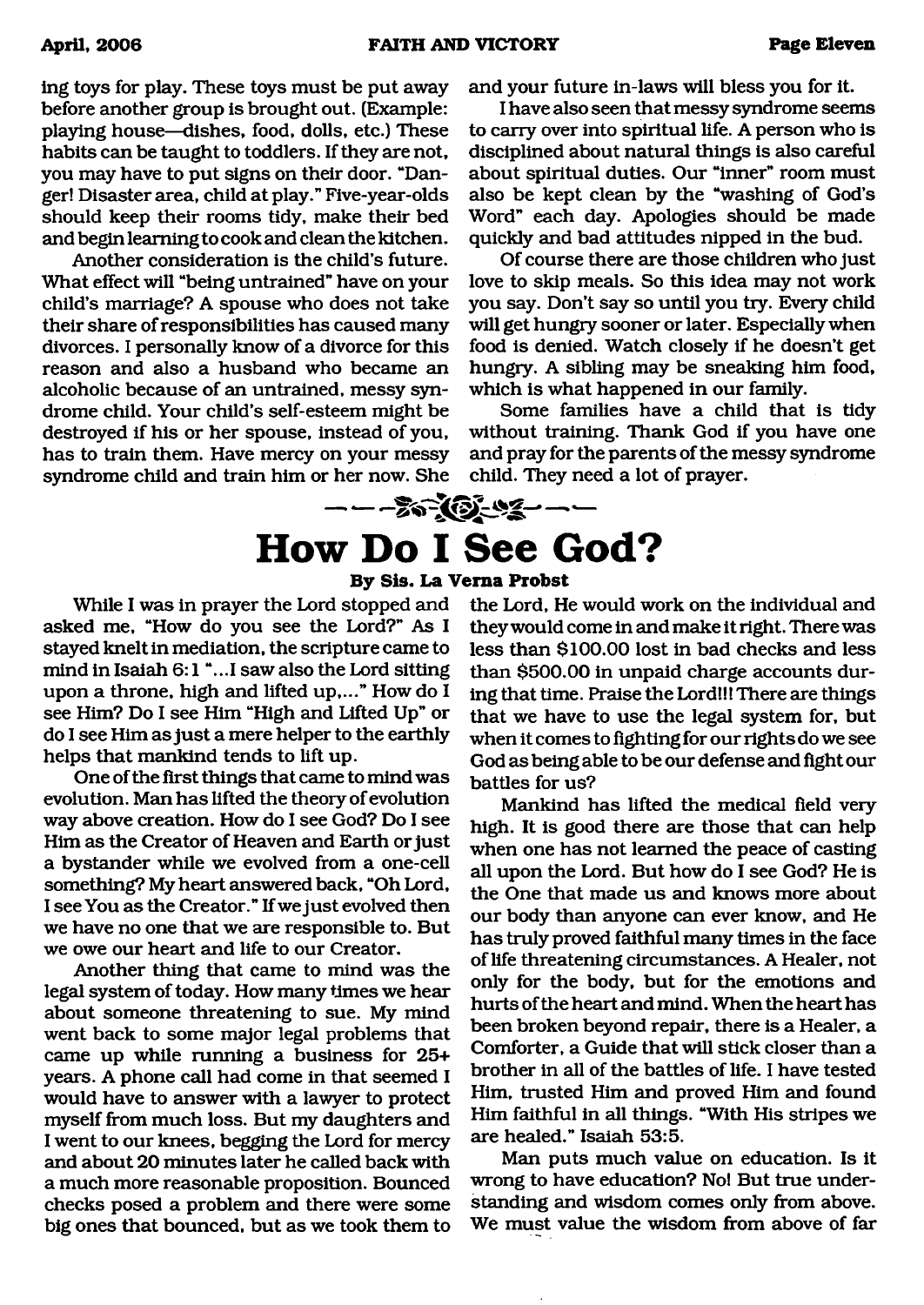greater worth than all the education we could acquire. All earthy knowledge must be compared to the benchmark of true wisdom. "The fear of the Lord is the beginning of knowledge:..." Proverbs 1:7.

Do I see Jesus as the Founder and Builder of the Church? Is He still able to organize the body and place consecrated people in the places that need to be filled? Is He able to lay the burden upon an individual or does He need a committee to make sure that all runs smoothly? Is He able to bind false spirits, lift up the oppressed, give the message of the hour, send someone to pray the prayer of faith or cause someone to write a letter of encouragement at the needed time? There is no individual, no overseer that knows the need of the hour like Jesus. Yes, the Lord is still high and lifted up and able to take care of His body, the Church.

The song *Church of God* in our hymnal says it so plainly. "God, Himself, has set the members In His body all complete, Organized by Jesus only, Oh, the union pure and sweet."

For us to see the Lord high above what mankind has and still is erecting, we must be in close contact with God. No amount of earthy study, learning or research can give us this vision of the Lord. The scripture says, "Where there is no vision the people perish:..." Proverbs 29:18. This comes only through prayer and consecration to the Lord, being filled with His spirit and then His mind can be in us and we will truly see Him high and lifted up.

Let us say with the psalmist, "I will lift up mine eyes unto the hills, from whence cometh my help. My help *cometh* from the LORD, which made heaven and earth." Let us look to the **One high and lifted up** above all!

## **Carelessness, A Trick To Many Failures By Bro. Chinwendu Nwachukwu, Nigeria, West Africa**

more Tooken w

Have you known or had a careless child? Take a close account of him, and you will find many mistakes so often done repeatedly. This child grows up with it and becomes a careless man who falls into huge mistakes of life. The devil has seen this as a sweet device to ensnaring souls.

To some it is as fun and to others a way of life, but every good parent would try as much as possible to eliminate it from that child before it cuts him across the way. Consider God, our heavenly Father, whose thoughts toward us are not evil, but good, (Jeremiah 29:11) how that He would do all things to cause an awareness in us against this snare. This awareness we find Jesus giving to His disciples in Luke 21:20. "And when ye shall see Jerusalem compassed with armies, then know that the desolation thereof is nigh." This called for a time of extreme carefulness on the part of the disciples. Had they been careless, they would also have been involved in the siege of Jerusalem.

Let us mention a few among the lot of what carelessness can cause.

(1) It will cause one to have misplaced priorities.

(2) It runs into losses.

(3) It causes one to fail to understand the time.

We shall consider three parts of this lesson: The carelessness of sinners: Let us see Luke 10:40-42. "But Martha was cumbered about with much serving, and came to him, and said, Lord, dost thou not care that my sister hath left me to serve alone? bid her therefore that she help me. And Jesus answered and said unto her, Martha, Martha, thou art careful and troubled about many things: But one thing is needful: and Mary hath chosen that good part, which shall not be taken away from her." Many, like Martha, have decided to get themselves too busy with life's business, with no time for a careful thought for their souls. Every day comes and goes with their sins still retained in them, yet without feelings. Carefulness is observed in feeding and in making a great deal of the meal; carefulness on clothing, not to run short of new dresses; and carefulness in business, not to hit a low target. Carefulness in these matters and many more and much time is sold to it. But what about the soul? CARELESSNESS! Priority is placed on the body instead of the soul. "For what shall it profit a man, if he shall gain the whole world, and lose his own soul?" Mark 8:36 "Won't you come and be saved; won't you whisper, I yield?" "HELL FIRE" will be the only prize for neglect to the soul.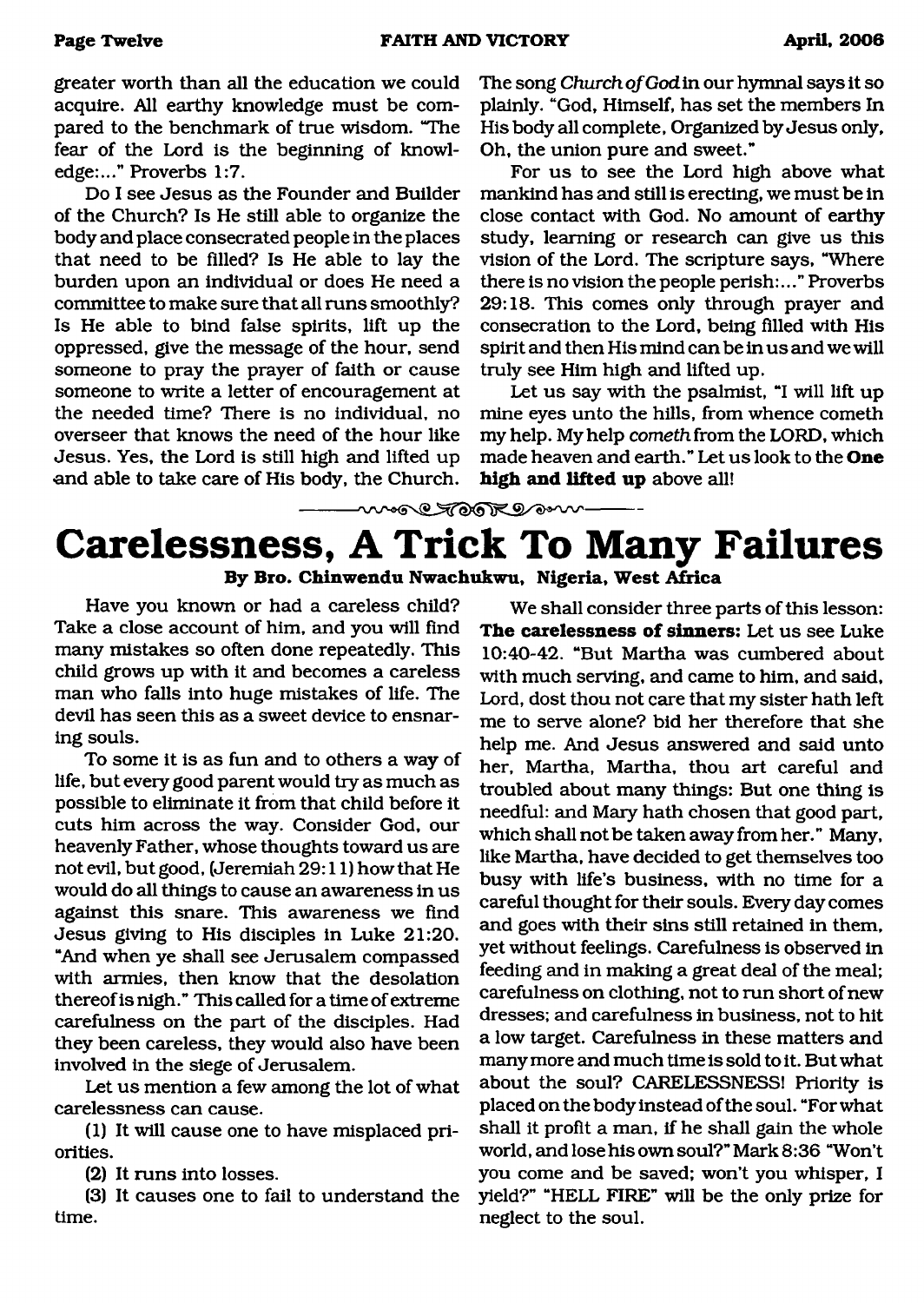Next let us consider: **The carelessness of the saved.** Once saved is not always saved. We shall see Genesis 25:29-34; 27:33-34, 38. In the first text we see Esau selling away his birthright because of an immediate need. He had his birthright, a right which none would have collected without his giving it out. So is every saved one today. Our right in God is "salvation" by which we have access to "know the things that are freely given to us of God." I Corinthians 2:12. A sinner who revels in his sin has no inheritance with our heavenly Father. The devil knows this. So he would first snatch our birthright away through costly deals in our needy moments. Esau displayed carelessness and thought there would not be an effect. But in the following text we see the loss of blessings. Hebrews 12:16-17 further clarifies it that even tears could not recover it! So it will be to anyone who is careless about this great salvation, (birthright), seeing that it may be impossible to renew. (Hebrews 6:4-6.) "You may barter your hope of eternity's mom, for a moment of joy at the most, for the glitter of sin and the things it will win: Have you counted, have you counted the cost?"

Lastly, we shall consider: **The carelessness of ministers:** Revelation 2:18, 20, 24. Let us consider the word "sufferest" in verse **20.** That means allowing, negligence of duty, not mindful, careless. The character "Jezebel" stood for seduction and perversion. The world today is filled with seducing spirits and doctrines of the devil working through so called "men of God." Ministers are warned to be careful to know when these things are filtering into the congregation. The stand or fall of a congregation depends on the ministers. Verse **24** clarifies it the fornication and idolatry mentioned in verse **20** means imbibing false doctrines. Warning also in Acts **20:28-31** is given against such.

May God help us to be careful to understand this time we are living in. Many the careless day we spend; many the careless word we say; and many the careless step we take, which may not actually be recovered

# <span id="page-12-0"></span>**No Exceptions**

-----------

### **By Sis. Connie Sorrell**

The Lord God Jehovah has ordained a definite path for mankind to follow if they expect to share in His kingdom of Righteousness. There are many in this world who are not going to follow the humble footsteps of our Savior and they will be excluded from the joys of Heaven. As you read the following scriptures and thoughts, think about how serious it is to be an exception to these directives.

(1) "...Except ye be converted, and become as little children, ye shall not enter into the kingdom of heaven." Matthew 18:3. Convert means to make a change. Jesus is saying that you must change your proud and strong-willed ways, and become teachable like a humble child in order to be a member of His heavenly kingdom. He said, "...except ye repent, ye shall all likewise perish." Luke 13:3. You must repent, be sorry about committing sins, and stop doing them. Jesus said, "...Except a man be bom again, he cannot see the kingdom of God." John. 3:3. If you are not a new or changed person in Christ, then you are not going to have an accurate vision of God's kingdom. As a newborn child of God, you will love God and want to keep

His commandments. If you do not want to obey Him and keep His commandments, then you are an exception.

(2) "...Except a com of wheat fall into the ground and die, it abideth alone: but if it die, it bringeth forth much fruit." John 12:24. Just as a seed must split open to allow new life to eat and destroy it, so you must allowYOUR thoughts, YOUR dreams, YOUR securities, YOUR desires to die within your heart so that the Holy Spirit can grow within and produce the fruit of patience, love, longsuffering, goodness, meekness, etc. (Galatians 5:22-26.) The old self must let go and release his independence, depending on the Lord for true peace and joy in life. Here is where real security is found. "Abide in me, and I in you. As the branch cannot bear fruit of itself, except it .abide in the vine; no more can ye, except ye abide in me....For without me ye can do nothing. John 15:4-5. As long as your affections and lusts are controlling you, then you are not dead to your self and abiding in the Lord. Jesus sent the Holy Spirit to "...teach you all things,..." that are righteous and holy. (John 14:26.) If His Holy Spirit cannot teach you the way of holiness, then you are an exception.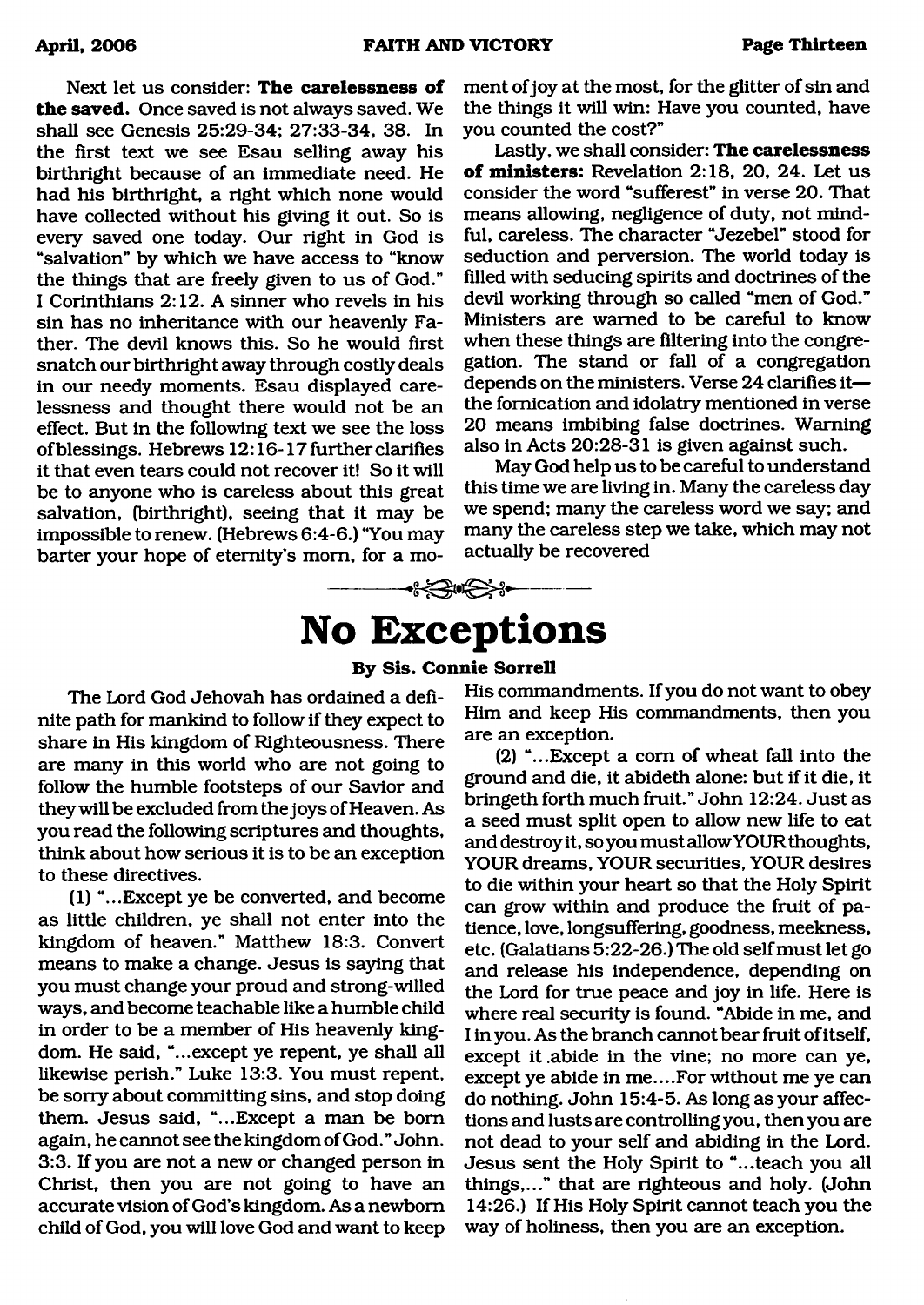(3) "...Except your righteousness shall exceed *the righteousness* of the scribes and Pharisees, ye shall in no case enter into the kingdom of heaven." Matthew 5:20. In their time, the scribes and Pharisees were the "religious leaders" who prayed long prayers and lorded over others whom they thought did not seem so religious. Jesus warned against their self-righteous habits. (Luke 11:39-44.) He does not want Christians to follow their tradition of ruling over others but He said for the leaders to *serve* others instead of *rule* over others. (Luke 22:25-27.) If you feel under bondage in quietly serving others, then you are an exception.

(4) "For in those days shall be affliction, such as was not from the beginning of the creation which God created unto this time, neither shall be. And except that the Lord had shortened those days, no flesh should be saved: but for the elect's sake, whom he hath chosen, he hath shortened the days.... For false Christs and false prophets shall rise, and shall show signs and wonders, to seduce, if *it* mere possible, even the elect." Mark 13:19-22. Today there is a great spiritual affliction in our world. There are anti-Christ, false prophets, hypocrites and evil seducers living in your neighborhood or in your sphere of acquaintances. The prince of this world, the devil, is loose and actively enticing souls to sin through the lusts of the flesh. (Revelation 20:7-8.) As evil becomes worse, it will be harder for Christians to spiritually see the strait way clearly. Sophisticated reasoning and broadened education can put a wedge between you and the Lord. The pressure will be so heavy that the Lord said He will shorten or quicken the time for Christ to come again and destroy this earth. (II Peter 3:1-13.) If you don't see the evil of false reports and teachings in your society, then you are an exception.

(5) "...Except these abide in the ship, ye cannot be saved." Acts 27:31. Apostle Paul said this to the centurion and soldiers who were on a ship tossing and pitching on the wild Mediterranean Sea. In a vision, an angel of God had told Paul that he and all the men *on the ship* would be saved. The men denied themselves food for fourteen days as the ship battled the winds of adversity. There was tension among the men because of differences of opinions and occupations, but God was in control of the storm and where the ship was going. All 276 men obeyed the Lord and stayed committed to the ship. When God chose to break the ship asunder, He saved every soul alive.

This physical account can apply to our spiritual realm in that the Lord tells us to stay in His Church, safe from the winds of false doctrines. There are warnings concerning ".. .clouds that are carried with a tempest;... For when they speak great swelling *words* of vanity, they allure through the lusts of the flesh, *through much* wantonness, those that were clean escaped from them who live in error." II Peter 2:17-18. Unbelievers and hypocrites are clouds without satisfying water. Don't be fooled by them for they will bring confusion to your faith. "For God is not *the author* of confusion, but of peace, as in all churches of the saints." I Corinthians 14:33. If you do not feel the peace and fellowship within God's Church, then you are an exception.

I hope you did not find yourself an exception to any of these five "*excepts.* " The Lord will not accept those who are always excusing a bad habit or wicked lifestyle or wrong attitudes. He wants to gather in all the ones who have excluded themselves from His way of holiness and for that reason His merciful Spirit is continuing to deal with hearts to show them the way to enter and bear fruit in His kingdom.

## **A Testimony To Full Salvation**

• nr t -----

On Friday, January 9, 1885, at about nine o'clock in the morning, God sanctified my soul. I was in my own room at the time, but in a few minutes I went out and met a man and told him what God had done for me. The next morning I met another friend on the street and told him the blessed story. He shouted and praised God and urged me to preach full salvation and confess it everywhere. God used him to encourage and help me. So, the following day, I preached on the subject as clearly and forcibly as I could and ended with my testimony.

God blessed the Word mightily to others, but I think He blessed it most to myself. That confession put me on record. It cut the bridges down behind me. Three worlds were now looking at me as one who professed that God had given him a clean heart. I could not go back now. I had to go forward. God saw that I meant to be true to death. So, two mornings after that, just as I got out of bed and was reading some of the words of Jesus, He gave me such a blessing as I never had dreamed a man could have this side of heaven. It was a Heaven of love that came into my heart. I walked out over Boston Common before breakfast, weeping for joy and praising God. Oh, how I loved! In that hour I knew Jesus, and loved Him till it seemed my heart would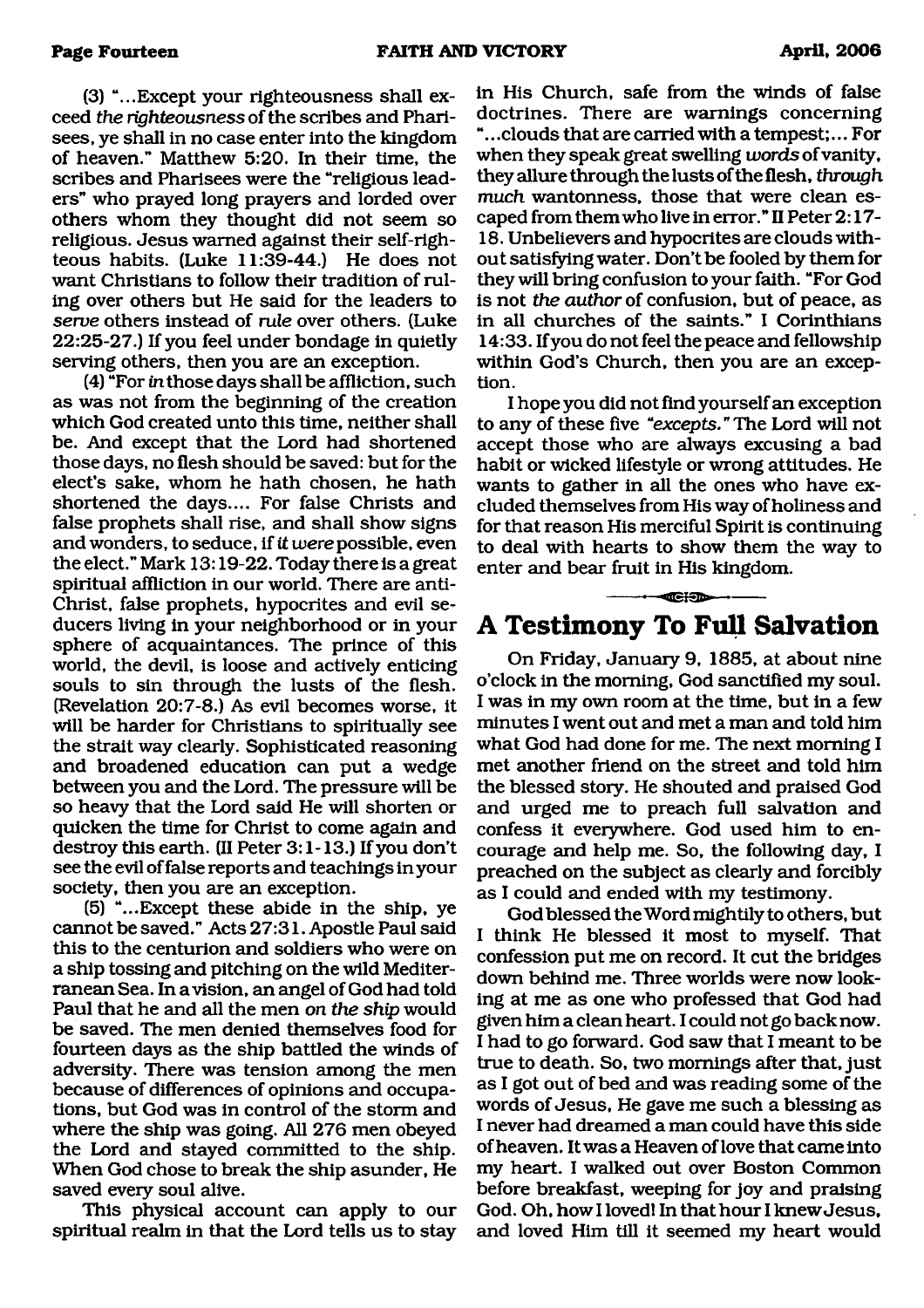break with love. I loved the sparrows, I loved the dogs, I loved the horses, I loved the little urchins on the streets, I loved the strangers who hurried past me, I loved the heathen, I loved the whole world.

Do you want to know what the baptism of the Holy Ghost is? It is not a mere sentiment. It is not a happy sensation that passes away in a night. It is a baptism of love that brings every thought into captivity to the Lord Jesus; that casts out all fear; that bums up doubt and unbelief, as fire bums tow; that makes one "meek and lowly in heart," that makes one hate uncleanness, lying and deceit and flattering tongue, and every evil way with a perfect hatred; that makes Heaven and hell eternal realities; that makes one patient and gentle with the forward and sinful; that makes one "pure, peaceable, easy to be entreated, full of mercy and good fruits, without partiality and without hypocrisy," that brings one into perfect and unbroken sympathy with the Lord Jesus Christ in His toil and travail to bring a lost and rebel world back to God.

God did all that for me, bless His holy name!

Oh, how I had longed to be pure ! Oh, how I had hungered and thirsted for God—the living God! And He gave me the desire of my heart. He satisfied me—I weigh my words—He satisfied me! He satisfied me!

These twenty-nine years have been wonderful. God has become my Teacher, my Guide, my Counsellor, my all and in all.

He has allowed me to be perplexed and tempted, but it has been for my good. I have no complaint to make against Him. Sometimes it has seemed that He had left me alone, but it has been as the mother who stands away from her little child to teach it to use its own legs, that it may walk. He does not suffer me to fall.

He has helped me to speak of Jesus and His great salvation in a way to instruct and comfort and save other souls. He has been light to my darkness, strength to my weakness, wisdom in my foolishness, knowledge in my ignorance.

When my way has been hedged up, and it seemed that no way could be found out of my temptations and difficulties, He has cut a way through for me, just as He opened the Red Sea for Israel.

When my heart has ached. He has comforted me; when my feet had well-nigh slipped, He has held me up; when I have been in sore need. He has supplied all my need; when I have

been hungry, He has fed me; when I have thirsted, He has given me living water.

Oh, glory to God! What has He not done for me? What has He not been to me?

I recommend Him to the world.

He has taught me that sin is the only thing that can harm me, and that the only thing that can profit me in this world is "faith which worketh by love." He has taught me to hang upon Jesus by faith for my salvation from all sin and fear and shame, and to show my love by obeying Him in all things; and by seeking in all ways to lead others to obey Him.

I praise Him! I adore Him! I love Him! My whole being is His for time and eternity. I am not my own. He can do with me as He pleases, for I am His. I know what He chooses must work out for my eternal good. He is too wise to make mistakes, and too good to do me evil. I trust Him. I trust Him, I trust Him! "My expectation is from Him," not from man, not from myself, but from Him. He has been with me for twenty-nine years, and I know He will never fail me.  $\bullet$ 

| こうしょう あったい にっぽうしゅ                                                                                         |  |
|-----------------------------------------------------------------------------------------------------------|--|
| Bible                                                                                                     |  |
| <i><b>SSO</b></i><br>$\sqrt{11777}$                                                                       |  |
| VBIE                                                                                                      |  |
|                                                                                                           |  |
| Beholding as in a glass the glory of the Lord,<br>re CHANGED" II Cor. 3:18                                |  |
| Subscription Order<br>Please send____________copy/ies of the<br>Bible Lessons quarterly to:               |  |
| Name                                                                                                      |  |
| Address____                                                                                               |  |
| City__________________State_____Zip_                                                                      |  |
| Phone                                                                                                     |  |
| Subscription rate: \$1.50 per copy per<br>quarter; or \$5.00 per copy for one year<br>(issued quarterly). |  |
| Please find enclosed payment in the<br>amount of $\$\$ $\qquad$ .                                         |  |
| Mail to:<br><b>FAITH PUBLISHING HOUSE</b><br>P.O. BOX 518                                                 |  |
| GUTHRIE, OK 73044<br>4/06                                                                                 |  |
|                                                                                                           |  |